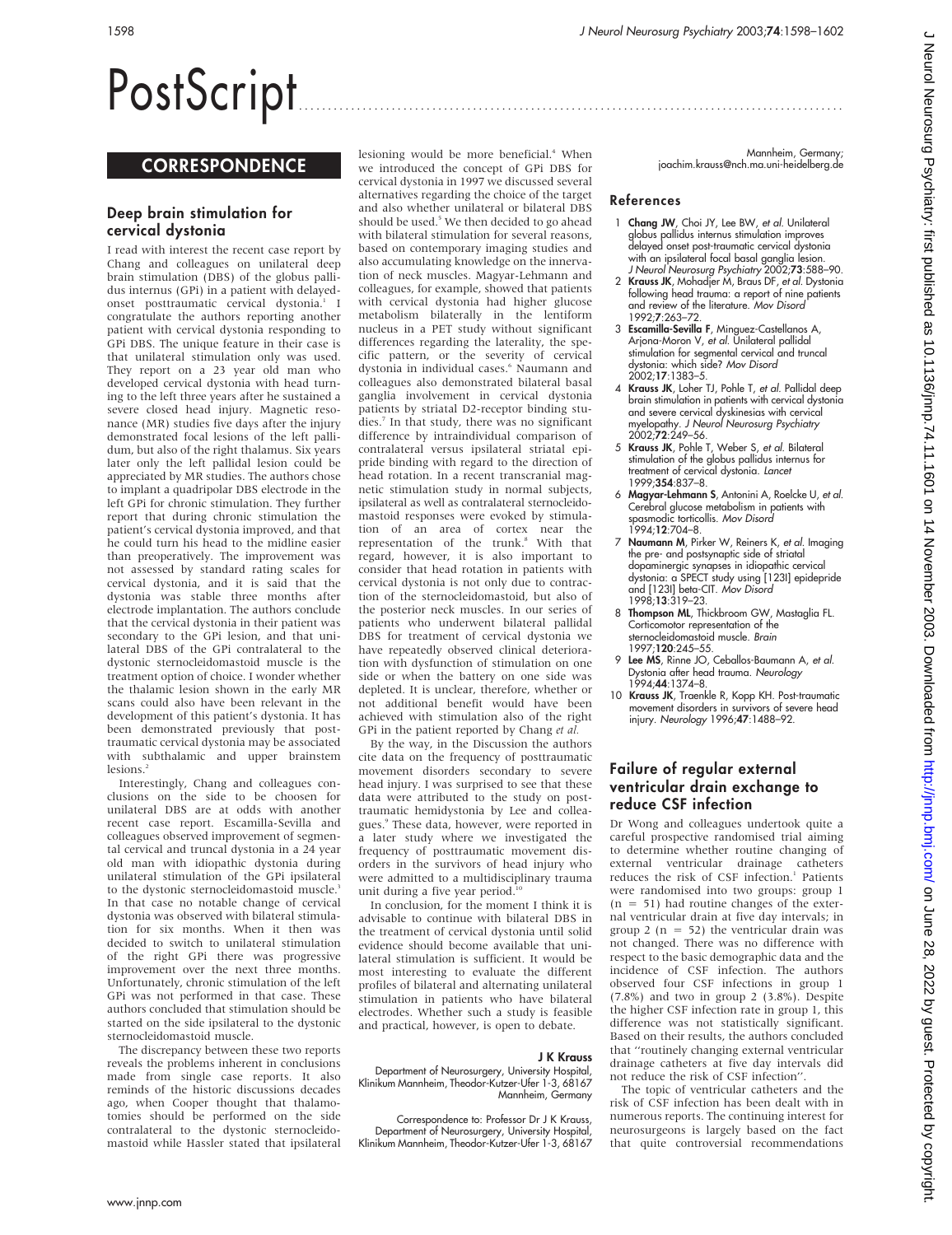have been published regarding the use of external ventricular catheters.

In general, our experience with CSF infections is similar to that of Wong. We investigated which factors increase the incidence of CSF infections in a prospective study including 133 patients who underwent 152 surgical procedures for external CSF drainage.2 Assessed variables included basic demographic data, with special reference to the duration of surgery, diameter of the catheter used (5 F  $v$  10 F), distance of the subcutaneous tunnel between the burr hole and the cutaneous exit point, additional surgical procedures, and duration of CSF drainage.

In our study group we had a CSF infection rate of 4.5% per patient and 3.9% per surgical procedure. Whereas most of the variables assessed showed no statistically significant correlation with the incidence of CSF infection, interestingly we observed a close correlation between the length of the subcutaneous tunnel and the incidence of infection. In 83% of the patients with CSF infections the catheter was tunnelled subcutaneously for less than 5 cm, whereas in only 17% was the catheter tunnelled for more than 5 cm. This observation was associated with the fact that there was a higher incidence of CSF leakage through the cutaneous exit point with shorter tunnels despite correct operative management.

Taking into consideration that in the study by Wong et al, ''all the bacteria are common in the skin flora of patients in the intensive care unit'' and ''all infections occurred after day 10'' (mean 13 days), these findings strongly support our observation of increased CSF infections caused by secondary contamination rather than as by contamination during the catheter placement procedure.

In agreement with Dr Wong, we do not recommend routine replacement of the ventricular catheter, but based on our data we strongly recommend a sufficient length of subcutaneous tunnelling (5 cm or more) to reduce the risk of CSF infection, because despite efficient antibiotic treatment a CSF infection is still a serious complication and must be avoided.

I E Sandalcioglu, D Stolke Department of Neurosurgery, University of Essen, Hufelandstr 55, 45122 Essen, Germany

> Correspondence to: Dr I Erol Sandalcioglu; sandalcioglu@uni-esssen.de

## References

- 1 Wong GKC, Poon WS, Wai S, et al. Failure of regular external ventricular drain exchange to reduce cerebrospinal fluid infection: result of a randomised controlled trial. J Neurol Neurosurg Psychiatry 2002;73:759-61.
- 2 Hellwig AG. Komplikationen externer Ventrikeldrainagen [Complications of external ventricular drainage]. Essen: University of Essen, 1998. [Doctoral thesis.]

# Authors' reply

We were pleased to see the above letter about the importance of tunnelling. Subgaleal or subcutaneous tunnelling of ventricular drains has been accepted since the late 1970s as a way of reducing ventriculostomy related CSF infections. In accordance with this concept, our protocol is to use a tunnel of 4 cm or more as necessary. It is gratifying to see recent confirmation of this in the correspondents' own series. Our own low CSF infection rate in the ''no change'' group (3.8%) in such a high risk group of patients further supports this concept.

There is still much debate on what constitutes the most favourable tunnel length. Some would advocate a short tunnel of 4.5 cm, whereas others prefer the tunnel to reach the lower chest or upper abdomen.<sup>1</sup> All of these documented series, including our own, had a low CSF infection rate of 3–4%, giving a long average duration of catheter placement of 11 to 18 days. In Khanna's series<sup>1</sup> the change to a long tunnel appeared to contain the infection rate, giving an average of 18.3 days for an indwelling catheter. In cases where a long duration of catheter placement is likely, conversion to a long tunnel may be advisable, both to reduce the infection rate and for convenience in mobilisation.

The concept used in our paper of relating the number of ventricular catheter insertions to the CSF infection rate concurs with earlier series<sup>2</sup> as well as that of the correspondent. It is important to investigate the possible pathogenesis and to consider viable means of achieving improved results. Results from our own data indicate that the source of infection is bacteria found in the patients' own skin flora. Regular changing of the catheter (which in theory should reduce the opportunity for colonisation leading to infection) has not only failed to reduce infection but may even have increased it. Tunnelling may be helpful in preventing colonisation from progressing to infection. Most infections appear to be caused by resistant skin flora introduced at the time of the procedure, despite the use of standard aseptic technique and prophylactic antibiotic cover. Regular audits to ascertain the MRSA status of both the intensive care unit and operating environment are therefore of great importance.

#### W S Poon, G K C Wong

Division of Neurosurgery, Prince of Wales Hospital, The Chinese University of Hong Kong, Shatin, Hong Kong; wpoon@surgery.cuhk.edu.hk

#### References

- 1 Khanna PK, Rosenblum ML, Roch JP, et al. Prolonged external ventricular drainage with percutaneous long-tunnel ventriculostomy. J Neurosurg 1995;83:791–4.
- 2 Rebuck JA, Murray KR, Rhoney DH, et al. Infection related to intracranial pressure monitoring in adults: analysis of risk factors and antibiotic prophylaxis. J Neurol Neurosurg Psychiatry 2000;69:381–4.

## Non-convulsive status epilepticus

In a recent article, Husain et al argue that severely impaired mental state, ocular movement abnormalities, and the patient's history could suggest a diagnosis of non-convulsive status epilepticus (NCSE), and then be a selection criterion for patients with impaired consciousness to undergo an urgent EEG recording.<sup>1</sup> However, our experience with 50 adult patients (12 men and 38 women, mean age 65.9 years) meeting the criteria for the diagnosis of NCSE<sup>2</sup> suggests that there are no peculiar clinical features characteristic of this condition. Twenty eight patients had absence status, 16 had complex partial status, and six had aphasic status; 11 had tonic-clonic seizures just before the onset of status, and eight had a history of chronic epilepsy. The

main clinical presentation of NCSE was aphasia (six patients), mutacism (two patients), psychiatric disturbances (four patients), delirium (34 patients), and stupor or coma (four patients). We feel therefore that all acute alterations of mental state or changes in behaviour from baseline for which no alternative explanation is available may raise a suspicion of NCSE and call for urgent EEG. In patients with known epilepsy presenting with prolonged confusion after convulsions, an urgent EEG is warranted to distinguish between postictal encephalopathy and generalised NCSE.

Kaplan<sup>3</sup> reported that the diagnosis of NCSE was initially missed in the emergency room when the behavioural or cognitive changes from baseline were ascribed to other causes, including intoxication, postictal encephalopathy, pre-existing psychiatric conditions, or mental retardation. In our study, the delay in diagnosis of NCSE ranged from three hours to 28 days, with a mean of three days. In two patients the diagnosis was delayed despite an emergency EEG, because of the lack of clear epileptiform features in the EEG abnormalities. A suspicion of NCSE is the most important clinical indication for performing an emergency EEG.4 Because of the different EEG patterns and the pleomorphic clinical features, a diagnosis of NCSE is only possible with an expert integration of EEG findings and clinical data, as emphasised by Niedermeyer and Ribeiro.

#### D Audenino, L Cocito, A Primavera Department of Neurosciences, University of Genova,

via De Toni 5, Genova 16132, Italy

Correspondence to: Dr Daniela Audenino; daudenino@inwind.it

#### References

- 1 Husain AM, Horn GJ, Jacobson MP, Nonconvulsive status epilepticus: usefulness of clinical features in selecting patients for urgent EEG. J Neurol Neurosurg Pychiatry 2003;74:189-91.
- 2 Kaplan PW. Nonconvulsive status epilepticus in the emergency room. *Epilepsia* 1996;**37**:643–50.
- 3 Kaplan PW. Assessing the outcomes in patients with nonconvulsive status epilepticus: NCSE is underdiagnosed, potentially overtreated, and confounded by comorbidity. J Clin Neurophysiol  $1999 \cdot 16.341 - 52$
- 4 Quigg M, Shneker B, Domer P. Current practice in administration and clinical criteria of emergent EEG. J Clin Neurophysiol 2001;18:162–5.
- 5 Niedermeyer E, Ribeiro M. Considerations of nonconvulsive status epilepticus. Clin Electroencephalogr 2000;31:192–5.

# Author's reply

The interest and comments of Audenino et al are greatly appreciated. In our paper, 48 patients who were suspected of being in NCSE were evaluated prospectively by neurology residents; the diagnosis of NCSE was later confirmed or ruled out on the basis of the patient's EEG. Remote risk factors for seizures (such as previous stroke, neurosurgery, significant head trauma), impaired mental status, and ocular movement abnormalities (sustained eye deviation, nystagmus, hippus) were found significantly more often in the NCSE group. The combined sensitivity of remote risk factors for seizures and ocular movement abnormalities was 100%; there was no patient in the NCSE group who did not have either of these findings.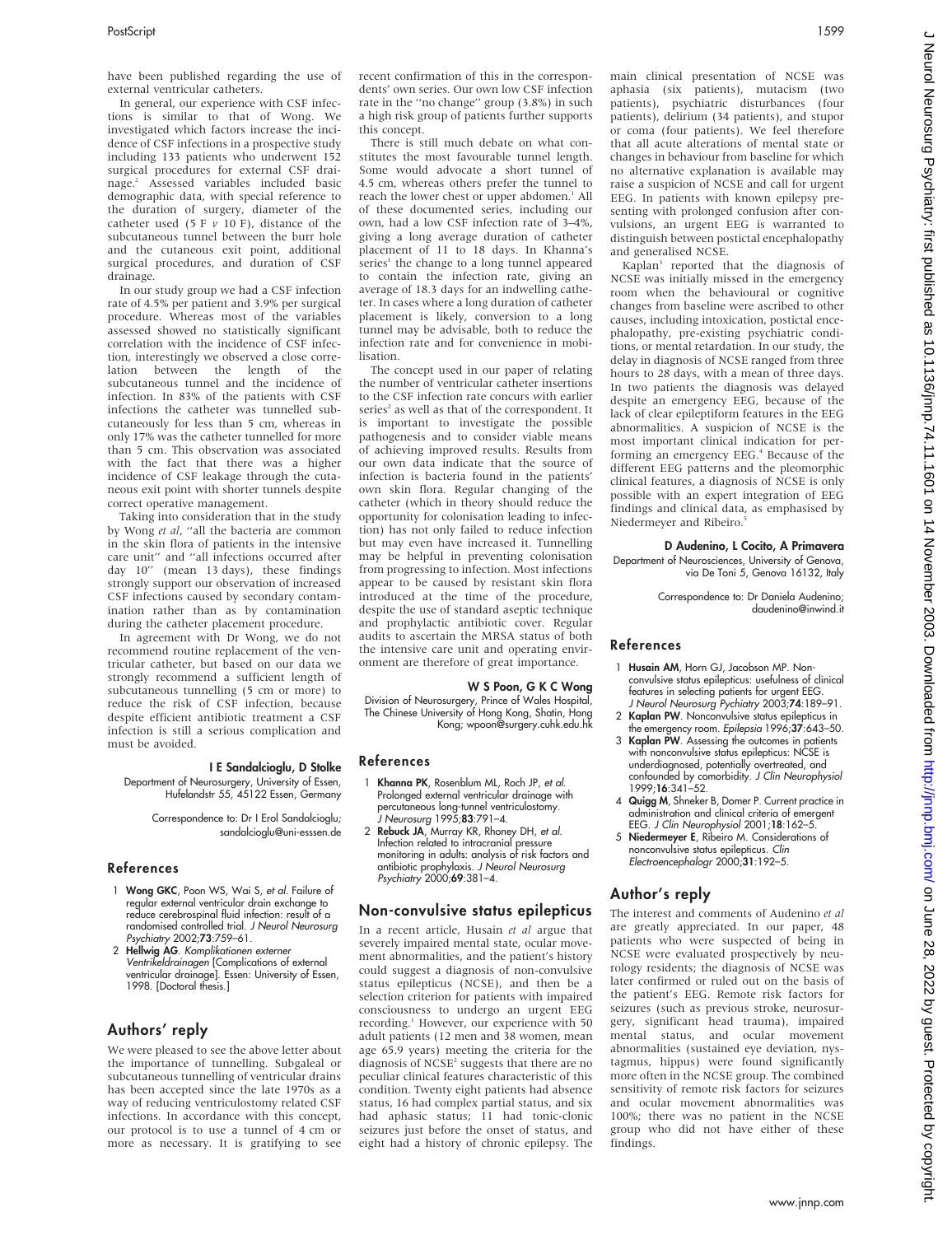1600 PostScript

Audenino et al present their series of 50 patients, all of whom met their criteria for NCSE. In their series, like ours, women outnumbered men. They note that there are ''no peculiar clinical features of NCSE.'' They also suggest that all alterations of behaviour for which there is no alternative explanation should be evaluated with an urgent EEG.

I agree that for all patients with an altered sensorium, NCSE should be considered as a possible diagnosis. Furthermore, there is general agreement that an EEG is required for the diagnosis of NCSE. In our study it was also noted that the presence of a metabolic or other type of encephalopathy did not necessarily imply exclusion of NCSE. Thus should urgent EEG be requested for all patients with altered mental status, regardless of comorbidities? No; this is impractical not only after working hours, but also during working hours in most hospitals. Therefore, we attempted to triage patients who should be getting an urgent EEG. This can be accomplished on the basis of the high sensitivity of the above findings. This high sensitivity should not be mistaken for high specificity; in fact the specificity was low. A valid criticism would be the low specificity, but our objective was not to find an alternative to EEG for the diagnosis of NCSE, but rather to triage those in need of one.

Another important difference between Audenino's series and our own is that ours was obtained prospectively. A prospectively obtained neurological history and examination is likely to be more detailed than information obtained retrospectively from a review of the clinical records. A history of remote risk factors for seizures and the presence of ocular abnormalities can be missed during an urgent neurological evaluation unless specifically sought.

I would like to emphasise again that the objective of this study was not to find alternatives to EEG in the diagnosis of NCSE, but rather to help select those who should have an urgent EEG. Performing an urgent EEG on every patient with alterations in mental status is not practical or possible in most institutions.

#### A M Husain

Box 3678, 202 Bell Building, Duke University Medical Center, Durham NC 27707, USA; aatif.husain@duke.edu

# Hemicraniectomy for large middle cerebral artery territory infarction: do these patients really benefit from this procedure?

Pranesh et al presented a series of 19 patients undergoing decompressive hemicraniectomy for large middle cerebral artery infarction with clinical and radiological signs of transtentorial herniation.<sup>1</sup> Among these, 10 patients (53%) suffered from a dominant hemisphere stroke. Neurological state was assessed according to the National Institutes of Health Stroke scale (NIHSS) initially and one week after surgery, and functional outcome at three months' follow up using the Barthel index (BI) and Rankin scale (RS). The mean NIHSS score improved from 20.5 before surgery to 10.5 postoperatively. At last follow up mean BI was significantly better in younger patients (60.7) than in older patients (41.3). The authors conclude that hemicraniectomy may be a useful procedure on patients with large middle cerebral artery infarction.

Recently we undertook a prospective nonrandomised study in 26 patients with decompressive hemicraniectomy for right sided middle cerebral artery infarction, analysing functional outcome (NIHSS, BI, RS) at one year of follow up.<sup>2</sup> In contrast to all previous reports, neuropsychological testing was also done, focusing on right hemisphere function (evaluation of visuospatial and visuoconstructive abilities, attention, spatial span, and self rated mood). In 18 surviving patients at the one year follow up the functional outcome was good or fair in nine (BI  $>$  75, RS 2–3), moderate in six (BI 30–70, RS 4), and poor in three (BI 0–25, RS 5). Thus only nine of 26 patients (35%) were functionally independent and needed no or only minimal assistance for daily life activities. As was shown previously,<sup>3</sup> age was identified as a significant and independent predictive factor on outcome, with better functional results in younger patients. Neuropsychological testing was possible in 14 patients, while four were too disabled to be evaluated. All patients showed profound attention deficits, and visuospatial and visuoconstructive deficits was observed in those with less formal education. These disturbances led to a substantial handicap for professional activities.

On the basis of our functional and particularly neuropsychological results in patients with isolated non-dominant middle cerebral artery infarction, we would strongly discourage hemicraniectomy in patients with left sided, dominant hemisphere or multiterritory infarction, as there is a significantly higher risk of dependency, hopelessness, and more severe neuropsychological deficits in such cases. In our opinion decompressive hemicraniectomy should be restricted to younger patients with non-dominant hemisphere infarction. The goal of the procedure is to operate on these patients in an early stage of the disease, before additional infarction had occurred as a result of local mass effect and herniation. Up to now, we have operated on 39 patients with middle cerebral artery infarction in our institution, but our experiences do not encourage to us to act with great enthusiasm.

Pranesh et al stated correctly that this surgical procedure can be undertaken safely, however, the main difficulty is in deciding to not operate on such patients, despite the simplicity of the surgical procedure.

I E Sandalcioglu, B Schoch, F Rauhut Universitatsklinikum Essen, Neurochirurgische Klinik, Hufelandstr 55, 45122 Essen, Germany

> Correspondence to: Dr I E Sandalcioglu; sandalcioglu@uni-essen.de

#### References

- 1 Pranesh MB, Dinesh Noyak S, Mathew V, et al. Hemicraniectomy for large middle cerebral artery territory infarction: outcome in 19 patients. J Neurol Neurosurg Psychiatry 2003;74:800–2.
- 2 Leonhardt G, Wilhelm H, Doerfler A, et al. Clinical outcome and neuropsychological deficits after right decompressive hemicraniectomy in MCA infarction. J Neurol 2002;249:1433–40.
- 3 Holtkamp M, Buchheim K, Unterberg A, et al. Hemicraniectomy in elderly patients with space occupying media infarction: improved survival but poor functional outcome. J Neurol Neurosurg Psychiatry 2001;70:226–8.

#### Authors' reply

The points raised by Sandalcioglu et al are well taken. It was considered justified to undertake decompression even on the dominant side because, if such patients were left with a severe disability, the excellent family support system in India would be available. We do agree that the quality of life is poor after such a decompression. However, the recovery of speech function in our patients has been remarkable, apart from saving their lives which was the patients' relatives' wish.

#### M B Pranesh, B Prakash

11, 5th street, Tatabad, Coimbatore-641 012, India; prakashneuro@yahoo.co.in

# BOOK REVIEWS

## Psychiatric genetics and genomics

Edited by Peter McGuffin Michael J Owen, and Irving J Gottesman. Published by Oxford University Press, Oxford, 2002, pp 472, £65.00. ISBN 0-19-263148-9

At all turns we can less and less speak of medicine without qualifying it with the term molecular. Our genetic underpinnings and their consequences have assumed their rightful place as extremely important factors in the pathophysiology of most disease—in fact it sometimes seems nearly all disease. In (arguably) the current bible of molecular medicine,<sup>1</sup> Barton Childs argues, to my mind convincingly, that the future general textbook of medicine will move even further away from the traditions of Osler and firmly towards Garrod. Disease becomes incongruence between variable homeostatic mechanisms and the internal and external environments. At the centre is biochemical individuality and its molecular counterpart mutation. Proteins (and the genes that drive their production) are ubiquitous parts of our homeostatic mechanisms at all levels, the molecular and subsequent biochemical variation determines how we interact with environmental experiences, including social, and how these feedback on the system.

That psychiatric illness is not exempt from such genetic considerations has been clear for some time. What this new volume edited by Peter McGuffin and his colleagues shows, however, is how widely permeating this has become. There are chapters here that range from personality and cognition (an excellent one from Plomin, Happe, and Caspi) through to personality disorders, anxiety, and eating disorders, through to the more mainline genetics of schizophrenia and affective psychoses. In general they are well written and surprisingly up to date. As a source book of references alone this is worth having and those to very recent publications including 2002 are numerous. The traditional tripos of family, twin, and adoption studies is covered for most disorders before moving into linkage, association, and, where relevant, other molecular analyses such as cytogenetics. The chapter on dementia naturally moves further into the field of molecular pathology and biology, and covers the transmissible encephalopathies and CJD. Contentious areas are not omitted and the chapter on ethical issues is thoughtful and avoids the tokenism (or complete omission) that was the hallmark of some previous works.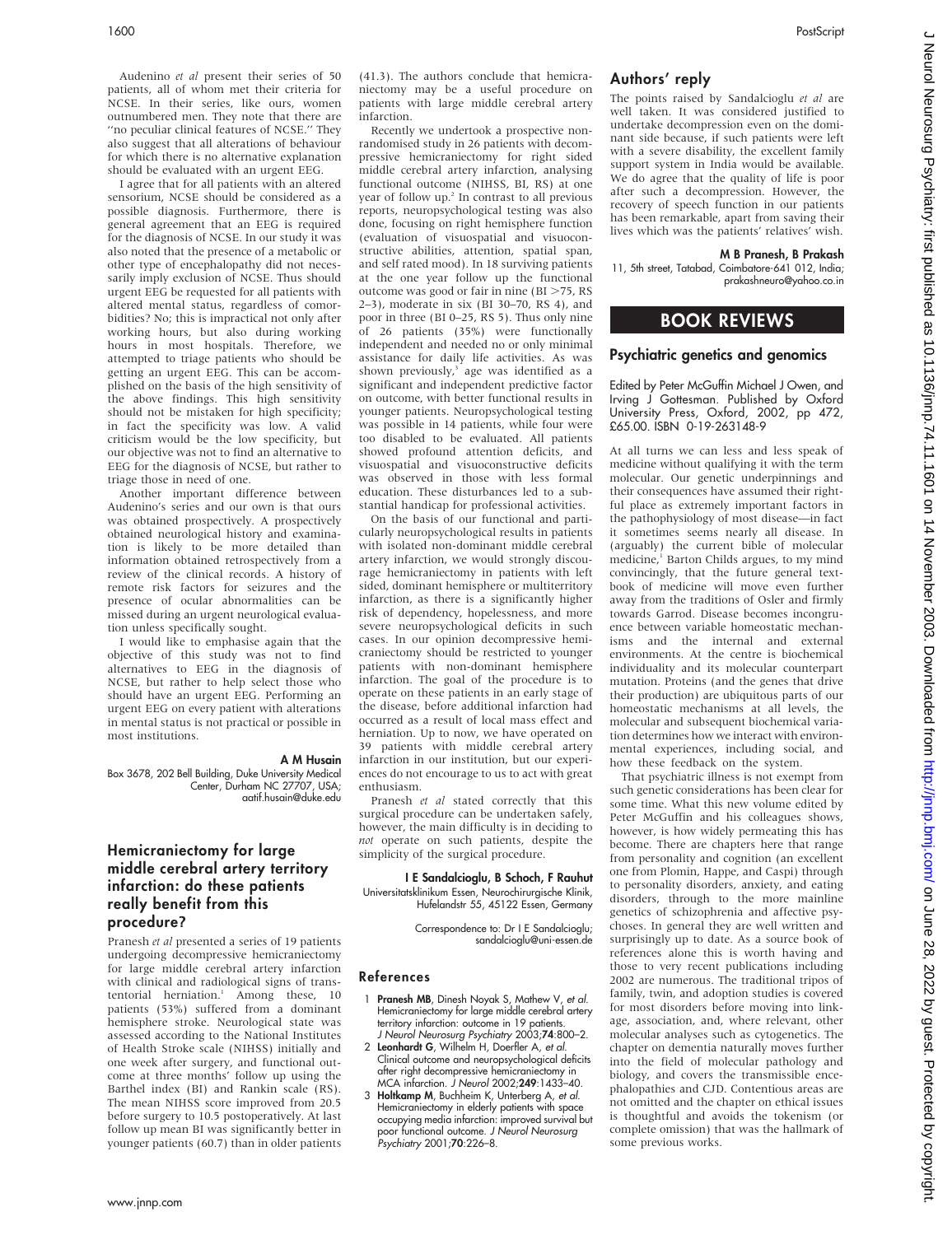Are there any drawbacks? There are always some to be found and as usual these may simply reflect bias on the part of the reviewer. The chapter on mental retardation is exceptionally short given its huge clinical importance (mental retardation and epilepsy together are the most common of all neurological conditions) and the recent explosion of interest in the genetic (and epigenetic) phenomena involved. However, this is a relatively small quibble; it is a well produced and worthwhile volume. On the reviewer's copy the edges of many chapters are already very well thumbed and grubby, which is as good a recommendation as any.

W J Muir

1 **Childs B**. A logic of disease. In: Scriver CR, Childs B, Kinzler KW, eds. The metabolic and molecular bases of inherited disease. Vol. I. New York: McGraw-Hill, 2001:129–153.

# Psychiatric and cognitive disorders in Parkinson's disease

Edited by Sergio E Starkstein and Marcelo Merello. Published by Cambridge University Press, Cambridge, 2002, pp 160, £47.50. ISBN 0-521-66305-9

This comprehensive account of the common (but frequently overlooked and under treated) emotional and cognitive aspects of Parkinson's disease is thoughtfully organised and well written. The two authors have presented their material in a consistent manner, free from the difficulties (for example, redundancy) often associated with multiauthored texts. Tables and illustrative clinical vignettes are helpful. References are up to date and thorough. In general, the book is well edited (although the two figures demonstrating the cortico-subcortical connections need revision). The text itself is less than 200 pages and is relatively easy to read in its entirety, but each chapter can stand alone.

The first few pages briefly highlight the content of and rationale for each of the chapters. The next 50 pages provide a useful background for the non-movement disorder specialist. Chapter two reviews motor features and their treatment. Interestingly, the discussion on surgical approaches is as long as the discussion of pharmacotherapy. This probably reflects the fact that deep brain stimulation is becoming more widely available. The third chapter provides a concise but thorough and clearly presented overview of the differential diagnosis of Parkinson's disease, with a very relevant discussion of dementia with Lewy bodies. The discussion of Alzheimer's disease might have been enhanced by a note that these patients can sometimes have "pseudoparkinsonism", characterised by paratonia and gait apraxia (rather than true rigidity and a parkinsonian gait). Chapter four (the one chapter devoted solely to cognition) effectively conveys the notion that dementia in Parkinson's disease may be not be a homogeneous phenomenon. The authors make the interesting point that bradyphrenia may be accounted for solely by depression and/or incipient cognitive decline. Chapter five (Depression in Parkinson's disease) highlights how common depression is in this illness and provides evidence that untreated depression may result in cognitive decline, making a strong case for early recognition and treatment of depression. Chapter six includes a discussion of anxiety, apathy, and the debatable concept of a distinct premorbid personality type. Chapter seven mainly focuses on dopaminergic drug induced psychosis. Chapter eight deals with the treatment of depression and psychosis. The appendix consists of several Parkinson's disease specific scales but does not include other scales commonly used to evaluate depression and anxiety in Parkinson's disease.

Because controlled release tends to have lower bioavailability, many neurologists would reduce the total dose of levodopa when switching to immediate release preparations. The figure demonstrating the treatment of psychosis in Parkinson's disease suggests that one should check blood and urine for infection or metabolic problems, then check a CT scan before proceeding. Except in unusual circumstances, most Parkinson's disease specialists would not embark on such an extensive diagnostic investigation. The suggestion that severe psychosis warrants mandatory admission and that one should consider stopping all anti-Parkinson's disease medication does not reflect typical practice and could, in fact, be dangerous because of the risk of an NMS like syndrome. One would not necessarily want to use this book as a reference for specific treatment guidelines and/or dosing of medications. Dosages are not always discussed (for example, for quetiapine) and a few statements are subject to disagreement. In their discussion about unpredictable levodopa responses, the authors appropriately suggest switching from controlled release levodopa to more frequent doses of an immediate release formulation but state that one should keep the same total daily levodopa dosage.

In summary, this well written book will enable readers to have an up to date and well rounded knowledge base regarding the cognitive and psychiatric aspects of Parkinson's disease and would be quite helpful to all clinicians (including neurologists and nonneurologists) who deal with Parkinson's disease patients.

#### I Hegeman Richard

## Surgical treatment of Parkinson's disease and other movement disorders

Edited by Daniel Tarsy, Jerrold L Vitek, and Andres M Lozano. Published by The Humana Press, Totowa, 2002, pp 353, US\$165.00. ISBN 0-86903-921-8353

The editors have assembled a panel of leading experts to produce this book, which is well referenced and its black and white figures nicely produced. The book is predominantly concerned with the role of stereotactic surgery for movement disorders and this subject is examined in depth. The book is divided into four parts. The first section recounts, in three chapters, the rationale for surgical therapy. The circuitry and physiology of the basal ganglia are reviewed along with the historical development of surgery for Parkinson's disease.

The second and main part of the book describes the surgical management of Parkinson's disease and tremor patients, including patient selection and assessment, target selection and localisation, operative

techniques, neuropsychological evaluation, and in situ programming of deep brain stimulators. This section also contains separate chapters on thalamotomy, pallidotomy, subthalamic nucleotomy, and deep brain stimulation of the thalamus, globus pallidus, and subthalamic nuclei. Within these chapters there is a rich diversity of opinion, which is one of the great strengths of this book and reflects this rapidly expanding field.

The third section reviews the surgical treatment of focal and generalised dystonia. This is presently a very exciting field and the relevant chapters detail experience with thalamotomy, pallidotomy, and pallidal stimulation as well as the roles of intrathecal baclofen pumps and peripheral denervation procedures for managing dystonic patients.

The final part of the book, labelled Miscellaneous, describes the use of PET for examining the changes in activity in the cerebral circuitry of movement disorder patients undergoing surgery. Finally, there is an account of the role of fetal transplantation and future surgical therapies for the treatment of Parkinson's disease.

This book provides the reader with considerable penetration into the rapidly expanding field of movement disorder surgery. I found it fascinating and informative. It has a place in the hospital or university neuroscience library and I particularly recommend it to neurologists, neuropsychologists, neurosurgeons, and research fellows who wish to have an overview and/or develop their interest in stereotactic surgery for movement disorders.

P Bain

# Concise guide to neuropsychiatry and behavioural neurology, 2nd edition

Edited by Jeffrey L Cummings and Michael R Trimble. Published by American Psychiatric Publishing Inc, Washington DC, 2002, pp 246, US\$29.95. ISBN 1-58562-078-5

Cognitive neurology is on the up. In Britain, at least, the numbers of trainee neurologists who aim to make this their focus of interest is—at last—increasing. And this is not only because of the attraction of the bright, kaleidoscopic lights of functional imaging! No, some neurologists in the making appreciate that perhaps there is a great deal still to be said for the careful assessment of patients with both focal and diffuse brain lesions. Not only does this offer an important insight into normal brain function, but it is critical for the development of therapies for cognitive impairments. So, is this handbook a helpful contribution to the renewed interest in cognitive function?

It certainly does have several features to recommend it. It is compact, to the point, and gives references to important papers in the literature. It covers a vast amount of neurology and neuropsychiatry in a breathtaking short format. However, although brevity is often to be admired, there is a danger that some of the points being made are going to be appreciated only by those who already know what you are talking about. This surely should not be the aim of a handbook that is aimed at trainees. Moreover, attempts to make things concise can sometimes lead to important omissions. In this text, for example, there is a small section on simultanag